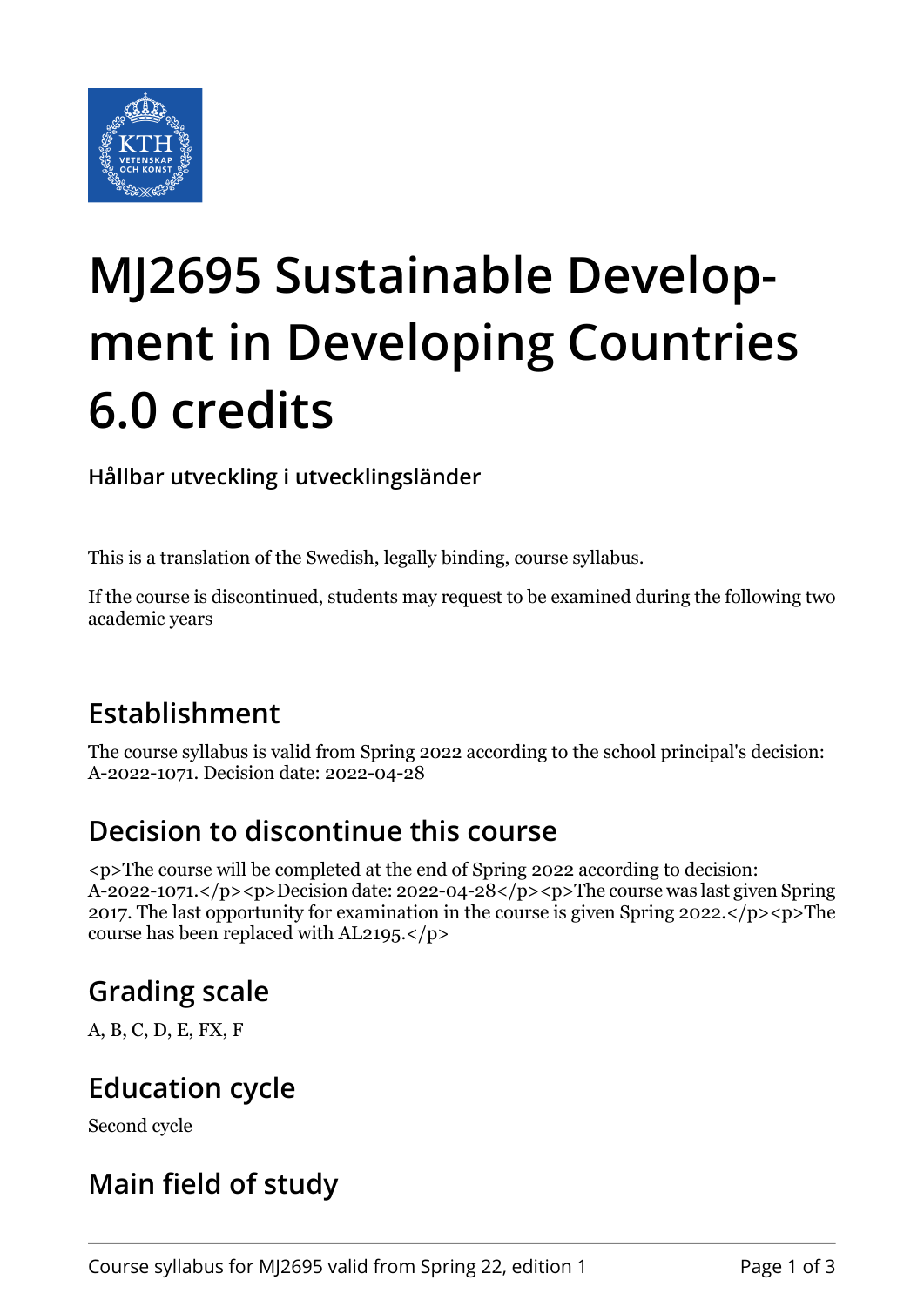## **Language of instruction**

The language of instruction is specified in the course offering information in the course catalogue.

### **Intended learning outcomes**

The overall objective in this course is to give a deeper insight of the influence of technology on sustainable development. After concluding this course the student should be able to:

- Give a historical background to the concept of "sustainable development".
- Describe the ecological, economic and social situation in developing countries.
- Describe and analyse the Millennium Development Goals and the Sustainable Development Goals.
- Search for scientific literature in the subject areas of the course from the Internet and in libraries and use it as reference materials for a written report / case study.
- In a written report / case study analyse and discuss how new technology affects different aspects of "sustainable development" in low and middle income countries related to the developing world.
- Use citations and bibliography in a written report / case study.
- Give an oral presentation of a written case study

#### **Course contents**

In this course we focus on sustainable development in the developing world, with special emphasis on Sub-Saharan Africa - present condition and future prospect. Technology development and its connection to Official Development Assistance (ODA), poverty reduction, natural resources, economic growth and business opportunities are discussed.

## **Specific prerequisites**

At least 120 academic credits in a program of engineering or natural science including documented proficiency in english B or equivalent.

### **Examination**

- LIT1 Literature Data, 3.0 credits, grading scale: P, F
- PRO1 Project, 3.0 credits, grading scale: A, B, C, D, E, FX, F

Based on recommendation from KTH's coordinator for disabilities, the examiner will decide how to adapt an examination for students with documented disability.